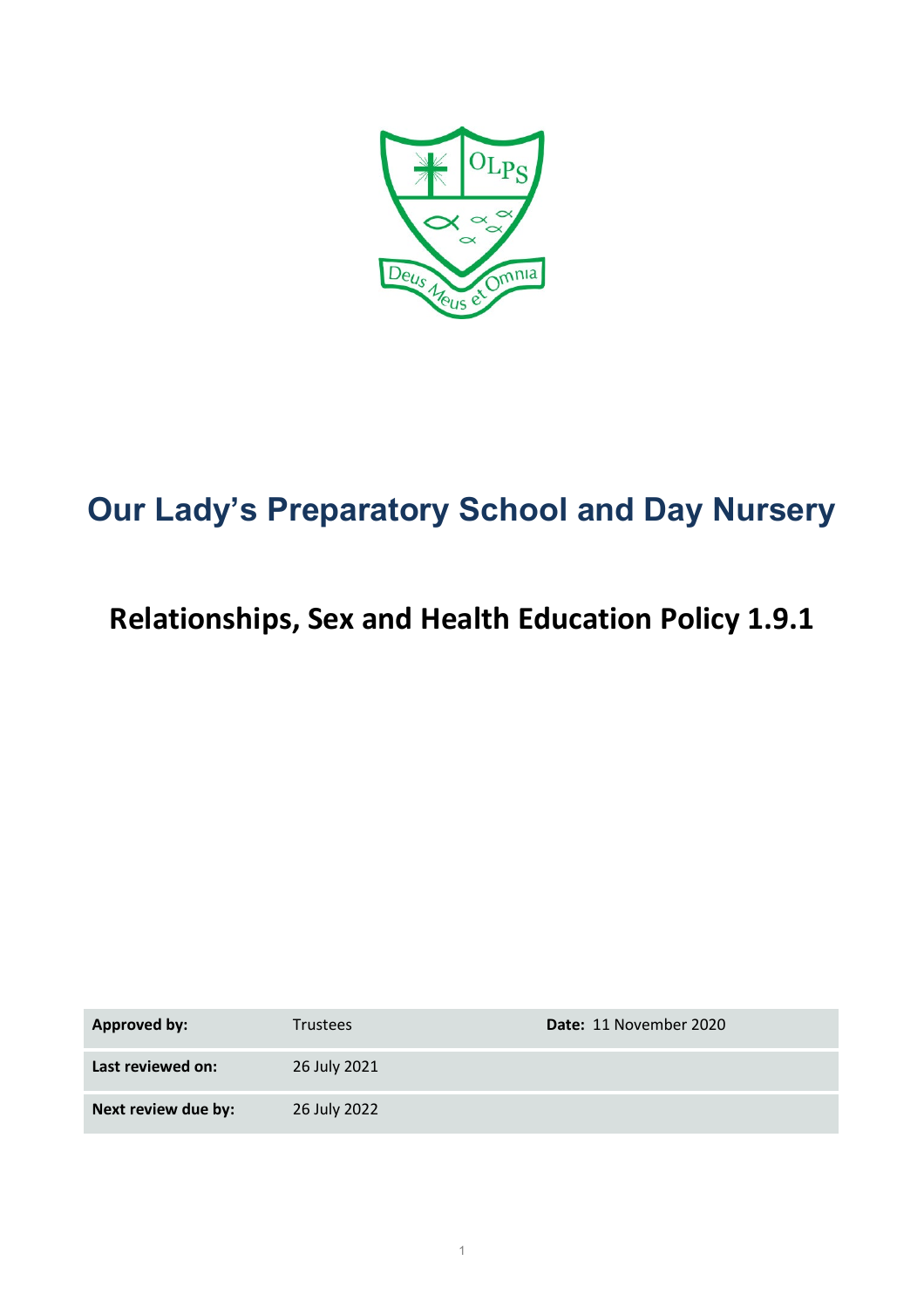#### **Contents**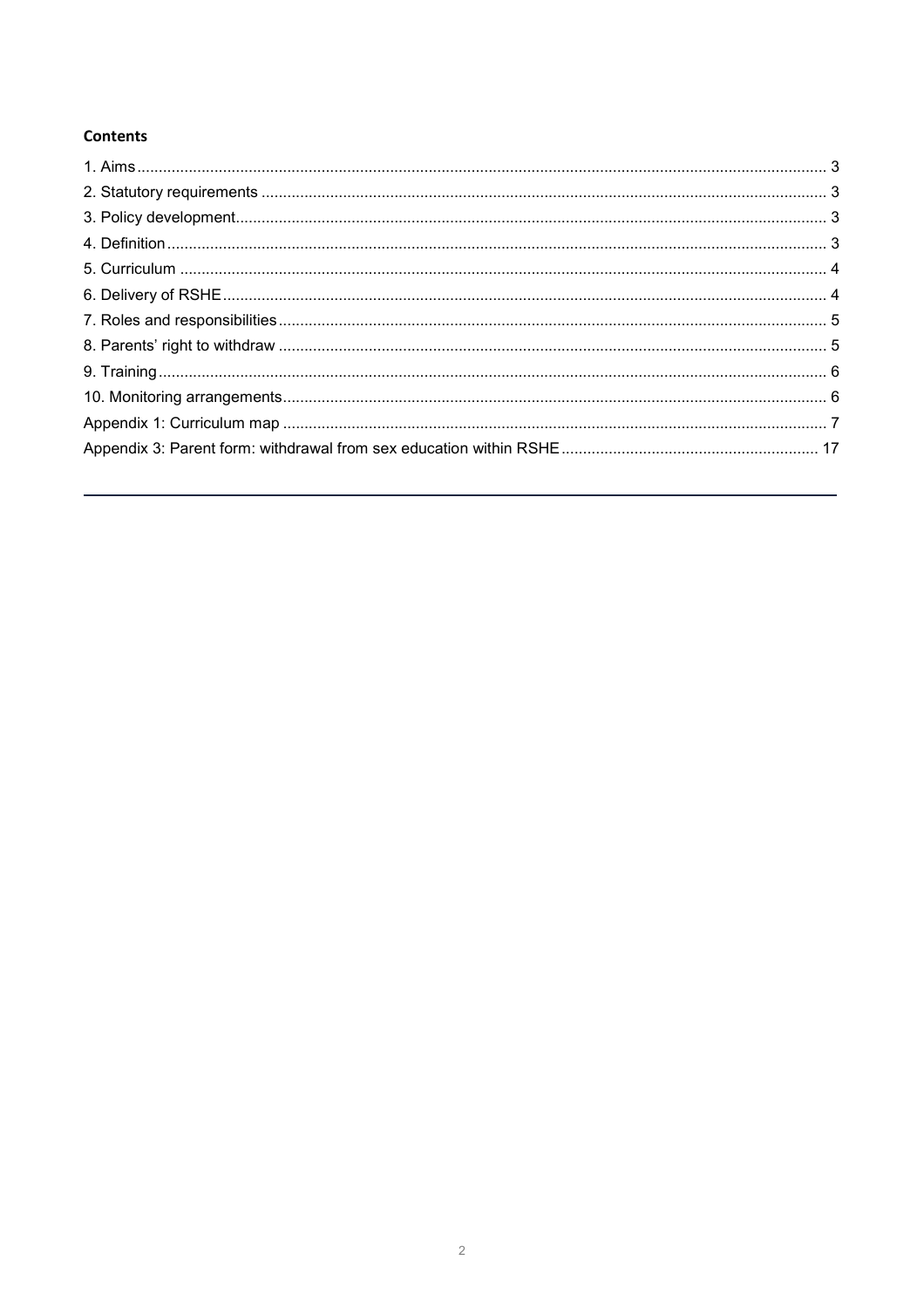### <span id="page-2-0"></span>**1. Aims**

The aims of relationships, sex and health education (RSHE) at our school are to:

- Provide a framework in which sensitive discussions can take place
- Help pupils develop feelings of self-respect, confidence and empathy
- Create a positive culture around issues of sexuality and relationships
- Teach pupils the correct vocabulary to describe themselves and their bodies
- Prepare pupils for puberty, and give them an understanding of sexual development and the importance of health and hygiene

### <span id="page-2-1"></span>**2. Statutory requirements**

Though we are an independent School we follow the national curriculum for Relationships Education. This is mandatory. We are expected to offer all pupils a curriculum that is similar to the National Curriculum including requirements to teach science which would include the elements of sex education contained in the science curriculum.

At Our Lady's we teach RSHE as set out in this policy.

### <span id="page-2-2"></span>**3. Policy development**

This policy has been developed in consultation with staff, pupils and parents. The consultation and policy development process involved the following steps:

- 1. Review a member of staff or working group pulled together all relevant information including relevant national and local guidance
- 2. Staff consultation all school staff were given the opportunity to look at the policy and make recommendations
- 3. Parent/stakeholder consultation parents and any interested parties were invited to review the policy
- 4. Pupil consultation we investigated what exactly pupils want from their RSHE
- 5. Ratification once amendments were made, the policy was shared with Trustees and ratified

#### <span id="page-2-3"></span>**4. Definition**

RSHE is about the emotional, social and cultural development of pupils, and involves learning about relationships, sexual health, sexuality, healthy lifestyles, diversity and personal identity.

RSHE involves a combination of sharing information, and exploring issues and values.

<span id="page-2-4"></span>RSHE is not about the promotion of sexual activity.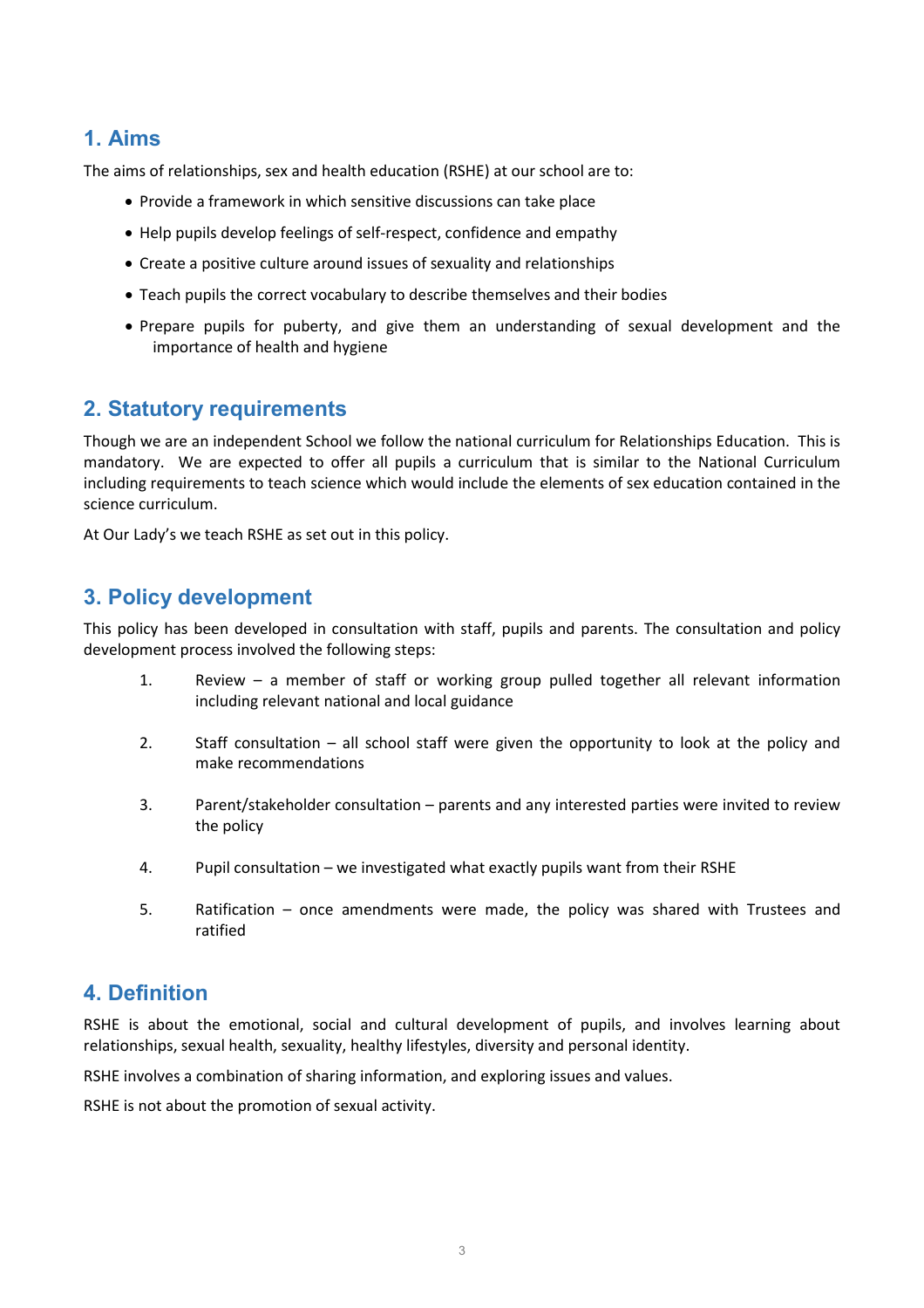### **5. Curriculum**

Our curriculum is set out as per Appendix 1 but we may need to adapt it as and when necessary.

We have developed the curriculum in consultation with parents, pupils and staff, taking into account the age, needs and feelings of pupils. If pupils ask questions outside the scope of this policy, teachers will respond in an appropriate manner so they are fully informed and don't seek answers online.

As a Catholic school, our mission is to support the spiritual, moral, social and cultural development of all of our pupils, rooted in the wisdom and teaching of the Church. The education of children in human sexuality is an important, precious and privileged responsibility. The Church teaches us that this is very much a partnership with parents, in which parents are the 'first educators' of their children on these matters; ultimately, you confer on us the right to co-educate your children with you.

As a result, we have adopted **Life to the Full** by Ten Ten Resources. Ten Ten is an award-winning Catholic educational organisation that is well-respected and very experienced in this field of work. Life to the Full has been approved by our diocese.

As part of the Ten Ten scheme, our primary sex education will focus on:

- Preparing boys and girls for the changes that adolescence brings
- How a baby is conceived and born

For more information about our curriculum, see our curriculum map in Appendix 1.

#### <span id="page-3-0"></span>**6. Delivery of RSHE**

RSHE is taught within the personal, social, health and economic (PSHE) education curriculum. Biological aspects of RSHE are taught within the science curriculum, and other aspects are included in religious education (RE).

Delivery of RSHE will be to all pupils, and adapted to the needs of those with SEND via differentiated resources and in consultation with the School SENDCo if appropriate.

Pupils also receive stand-alone sex education sessions (in Prep IV, Summer Term).

Relationships education focuses on teaching the fundamental building blocks and characteristics of positive relationships including:

- Families and people who care for me
- Caring friendships
- Respectful relationships
- Online relationships
- Being safe

For more information about our curriculum, see Appendices 1 and 2.

These areas of learning are taught within the context of family life taking care to ensure that there is no stigmatisation of children based on their home circumstances (families can include single parent families, LGBT parents, families headed by grandparents, adoptive parents, foster parents/carers amongst other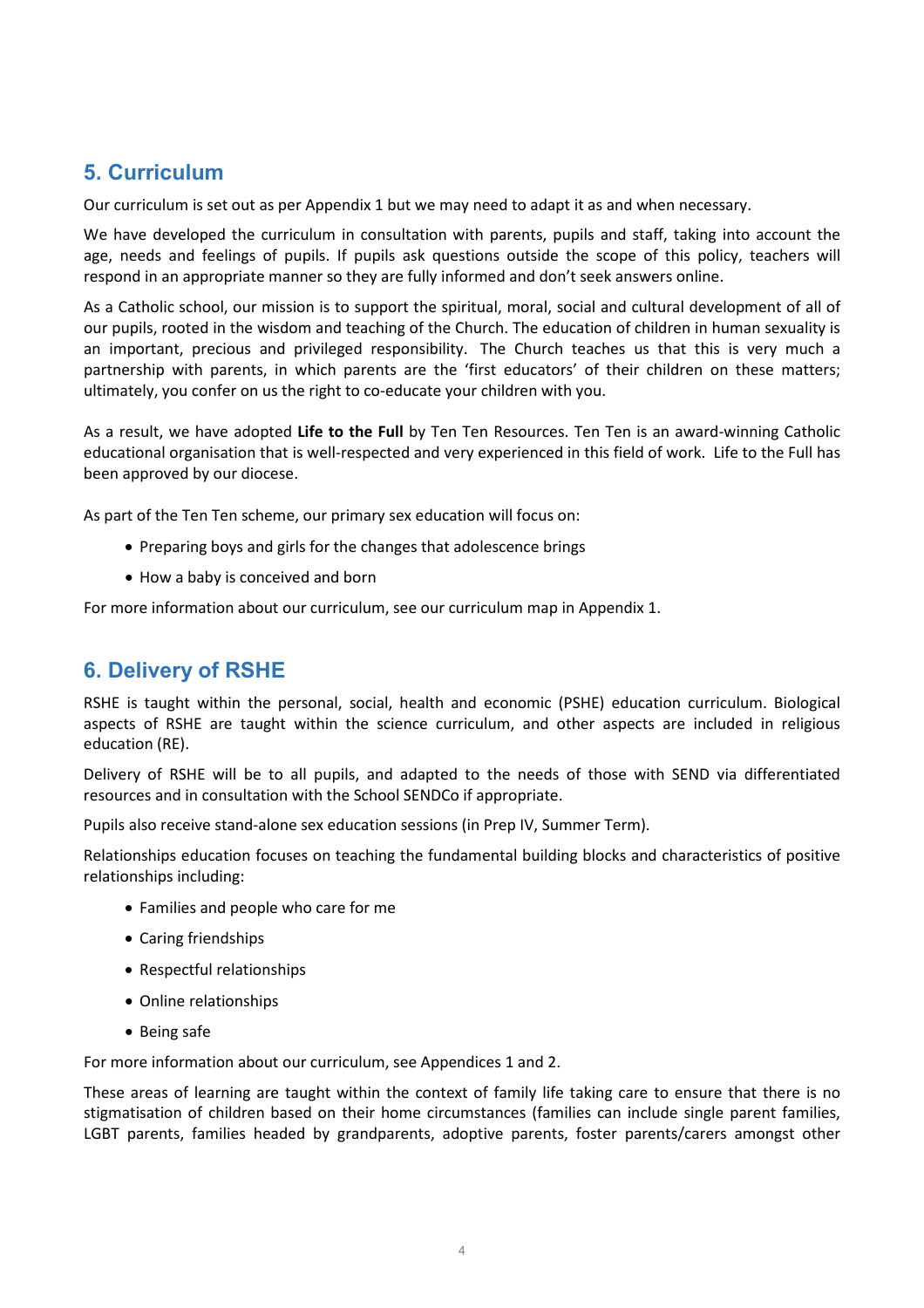structures) along with reflecting sensitively that some children may have a different structure of support around them (for example: looked after children or young carers).

### <span id="page-4-0"></span>**7. Roles and responsibilities**

#### **7.1 The Trustees**

The Trustees will approve the policy and hold the Headmaster to account for its implementation.

#### **7.2 The Headmaster**

The Headmaster is responsible for ensuring that RSHE is taught consistently across the school, and for managing requests to withdraw pupils from non-science components of sex education (see section 8).

#### **7.3 Staff**

Staff are responsible for:

- Delivering RSHE in a sensitive way
- Modelling positive attitudes to RSHE
- Monitoring progress
- Responding to the needs of individual pupils
- Responding appropriately to pupils whose parents wish them to be withdrawn from the non-science components of sex education.

Staff do not have the right to opt out of teaching RSHE. Staff who have concerns about teaching RSHE are encouraged to discuss this with the headmaster.

All teachers on the staff are responsible for teaching RSHE at Our Lady's.

#### **7.4 Pupils**

Pupils are expected to engage fully in RSHE and, when discussing issues related to RSHE, treat others with respect and sensitivity.

#### <span id="page-4-1"></span>**8. Parents' right to withdraw**

Parents do not have the right to withdraw their children from relationships education.

Parents have the right to withdraw their children from the non-statutory components of sex education within RSHE. We write to all parents prior to the teaching of this unit, normally in Term 2 of Prep IV.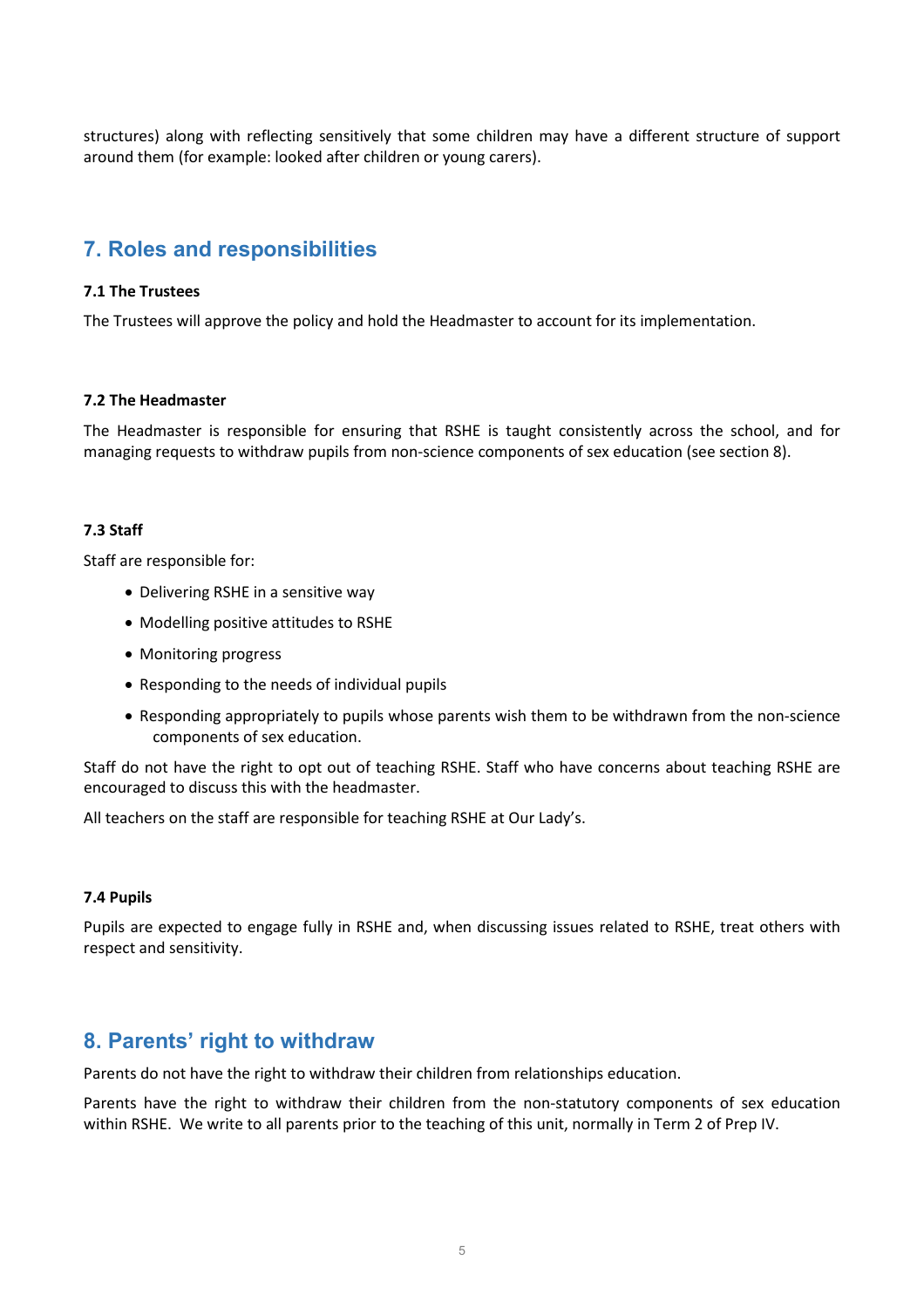Requests for withdrawal should be put in writing using the form found in Appendix 3 of this policy and addressed to the Headmaster.

Alternative work will be given to pupils who are withdrawn from sex education.

#### <span id="page-5-0"></span>**9. Training**

Staff are trained on the delivery of RSHE as part of their induction to the Ten Ten programme.

The Headmaster may also invite visitors from outside the school, such as school nurses or sexual health professionals, to provide support and training to staff teaching RSHE.

#### <span id="page-5-1"></span>**10. Monitoring arrangements**

The delivery of RSHE is monitored by Mr Cassell and Mrs Arnold through: planning scrutiny, work scrutiny and learning walks.

Pupils' development in RSHE is monitored by class teachers as part of our internal assessment systems.

The School will review this policy every two years and any guidance or advice published by the DfE, ISI and/or other relevant bodies will be monitored on an ongoing basis, in the event that ad-hoc amendments or revisions are appropriate outside of this timeframe.

#### **Implemented: November 16 2020**

**Reviewed: 26 July 2021**

**Signed:**

Michael Stone

**M A Stone Headmaster**

**To be reviewed: 12 months from "Reviewed" date**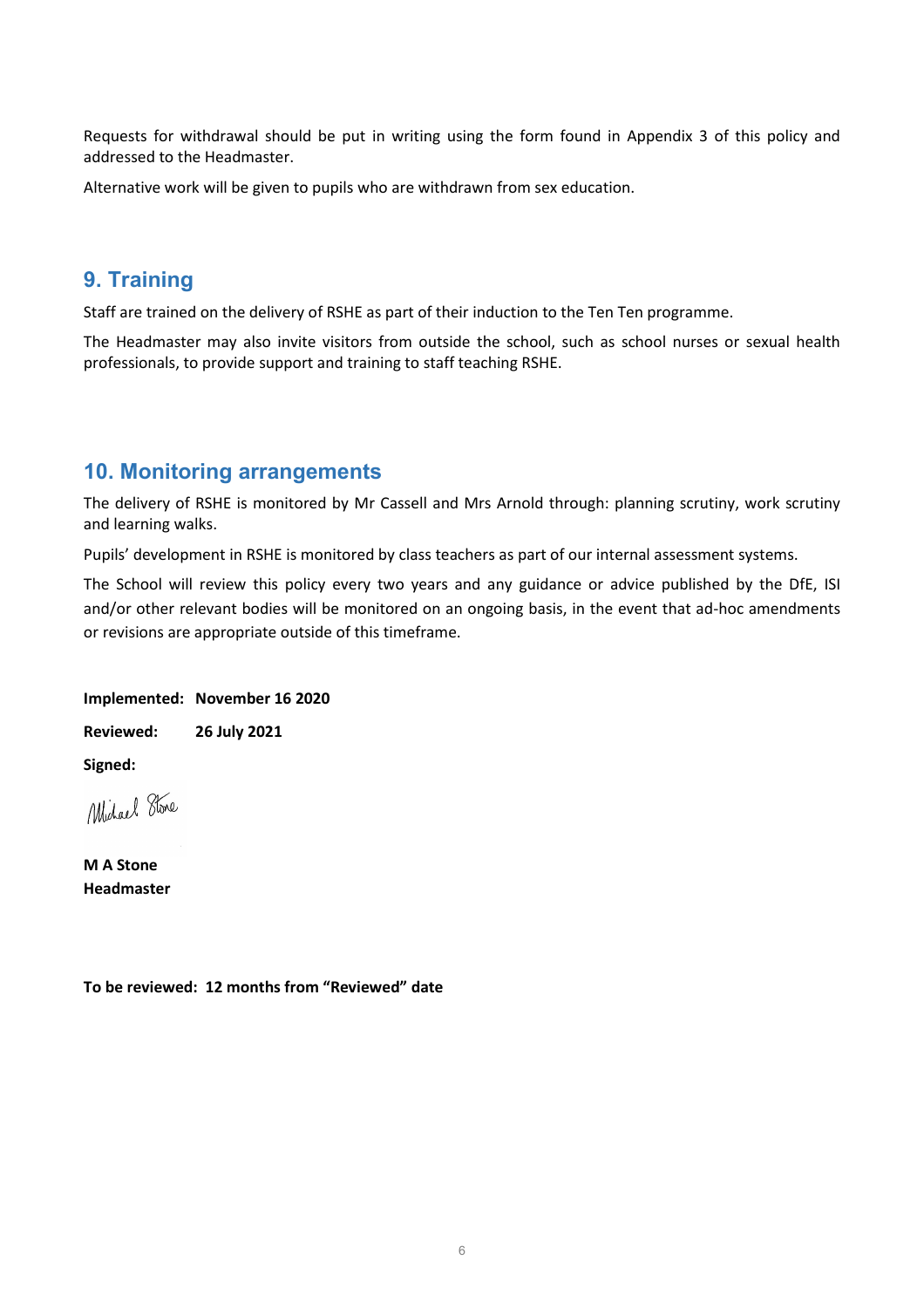## <span id="page-6-0"></span>**Appendix 1: Curriculum map**

**Relationships and sex education curriculum map**

# **Early Years Foundation Stage**

| <b>Module 1:</b><br><b>Created and Loved by God</b> |
|-----------------------------------------------------|
| Unit 1: Religious Understanding                     |
| <b>Story Sessions: Handmade with Love</b>           |
| Unit 2: Me, my body, my health                      |
| Session 1: I Am Me                                  |
| <b>Session 2: Heads, Shoulders, Knees and Toes</b>  |
| <b>Session 3: Ready Teddy?</b>                      |
| <b>Unit 3: Emotional well-being</b>                 |
| Session 1: I Like, You Like, We All Like!           |
| <b>Session 2: Good Feelings, Bad Feelings</b>       |
| <b>Session 3: Let's Get Real</b>                    |
| <b>Unit 4: Life cycles</b>                          |
| <b>Session 1: Growing Up</b>                        |
| <b>Module 2: Created</b><br>to Love Others          |
| <b>Unit 1: Religious Understanding</b>              |
| <b>Session1: Role Model</b>                         |
| <b>Unit 2: Personal Relationships</b>               |
| Session 1: Who's Who?                               |
| <b>Session 2: You've Got a Friend in Me</b>         |
| <b>Session 3: Forever Friends</b>                   |
| <b>Unit 3: Keeping Safe</b>                         |
| <b>Session 1: Safe Inside and Out</b>               |
| <b>Session 2: My Body, My Rules</b>                 |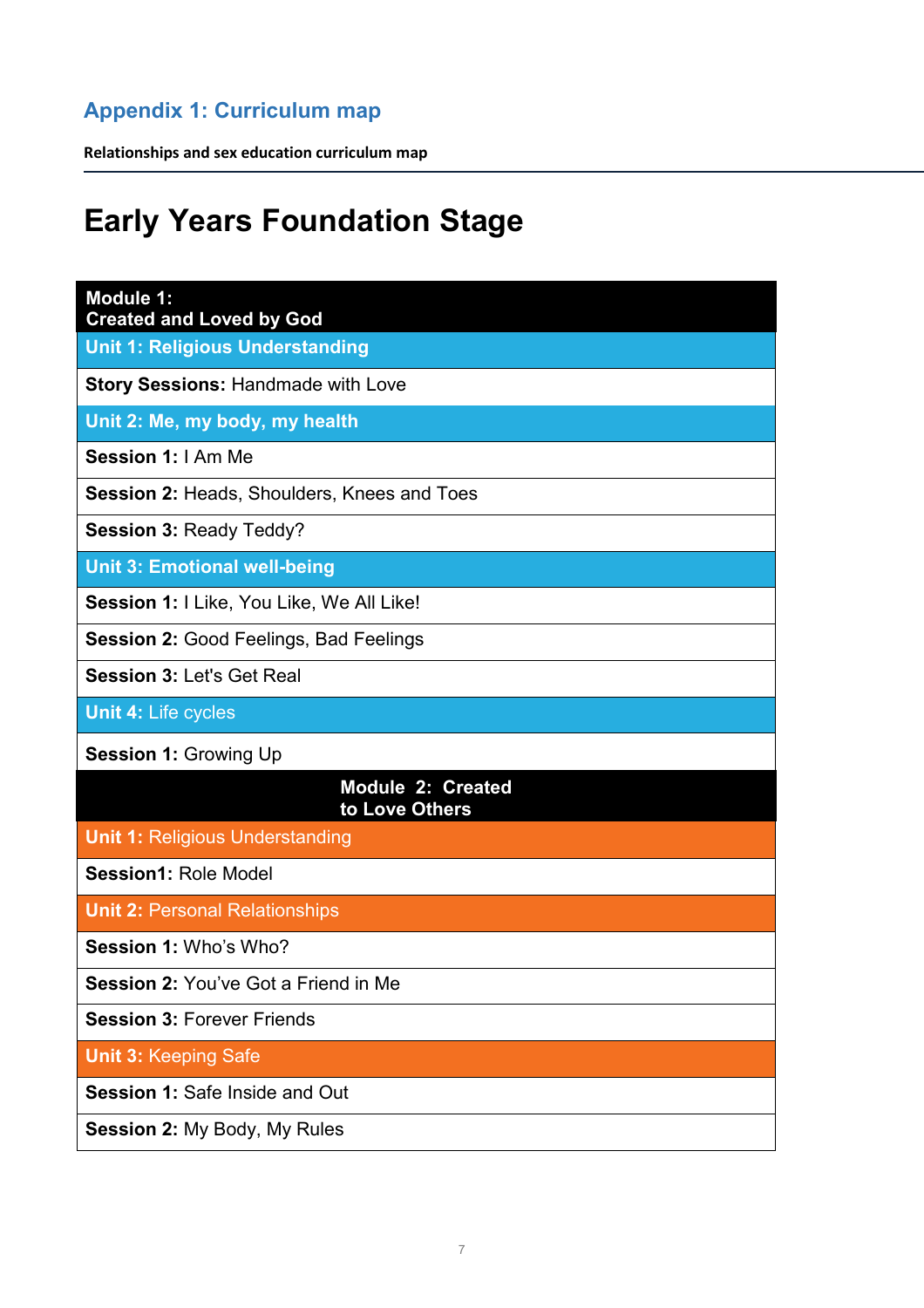**Session 3: Feeling Poorly** 

**Session 4:** People Who Help Us

**Module 3:** 

**Created to Live in Community**

**Unit 1: Religious Understanding**

**Session 1: God is Love** 

**Session 2:** Loving God, Loving Others

**Unit 2: Living in the Wider World**

**Session 1:** Me, You, Us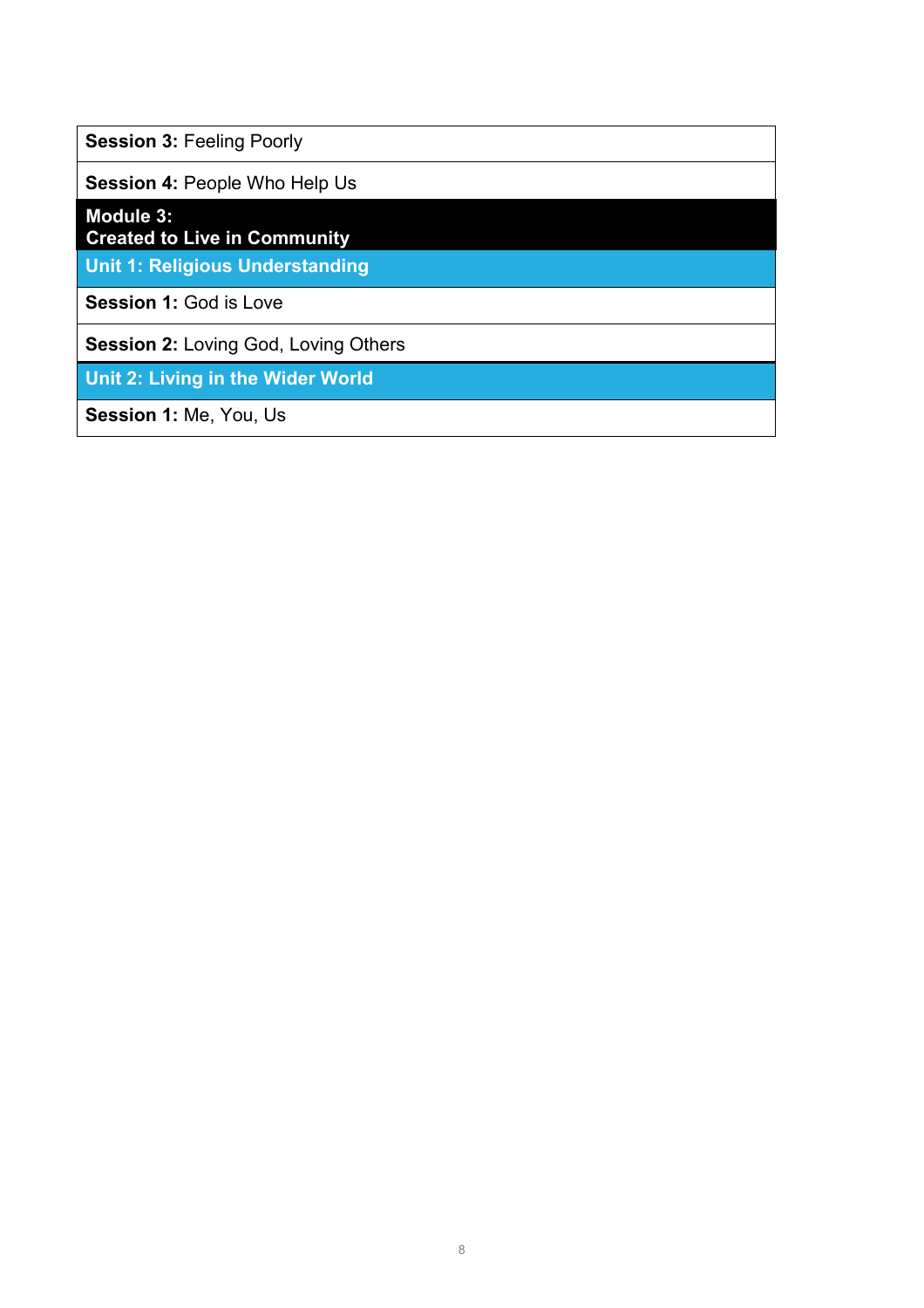# **Key Stage One – Infant I & II**

| Module 1:<br><b>Created and Loved by God</b>     |
|--------------------------------------------------|
| <b>Unit 1: Religious Understanding</b>           |
| Story Sessions: Let the Children Come            |
| Unit 2: Me, my body, my health                   |
| Session 1: I am Unique                           |
| Session 2: Girls and Boys                        |
| Session 3: Clean & Healthy                       |
| <b>Unit 3: Emotional well-being</b>              |
| Session 1: Feelings, Likes and Dislikes          |
| <b>Session 2: Feeling Inside Out</b>             |
| <b>Session 3: Super Susie Gets Angry</b>         |
| <b>Unit 4: Life cycles</b>                       |
| Session 1: The Cycle of Life                     |
|                                                  |
| Module 2: Created to<br><b>Love Others</b>       |
| <b>Unit 1: Religious Understanding</b>           |
| Session1: God Loves You                          |
| <b>Unit 2: Personal Relationships</b>            |
| <b>Session 1: Special People</b>                 |
| <b>Session 2: Treat Others Well</b>              |
| Session 3:  and Say Sorry                        |
| <b>Unit 3: Keeping Safe</b>                      |
| Session 1: Being Safe                            |
| <b>Session 2: Good Secrets &amp; Bad Secrets</b> |
| <b>Session 3: Physical Contact</b>               |
| <b>Session 4: Harmful Substances</b>             |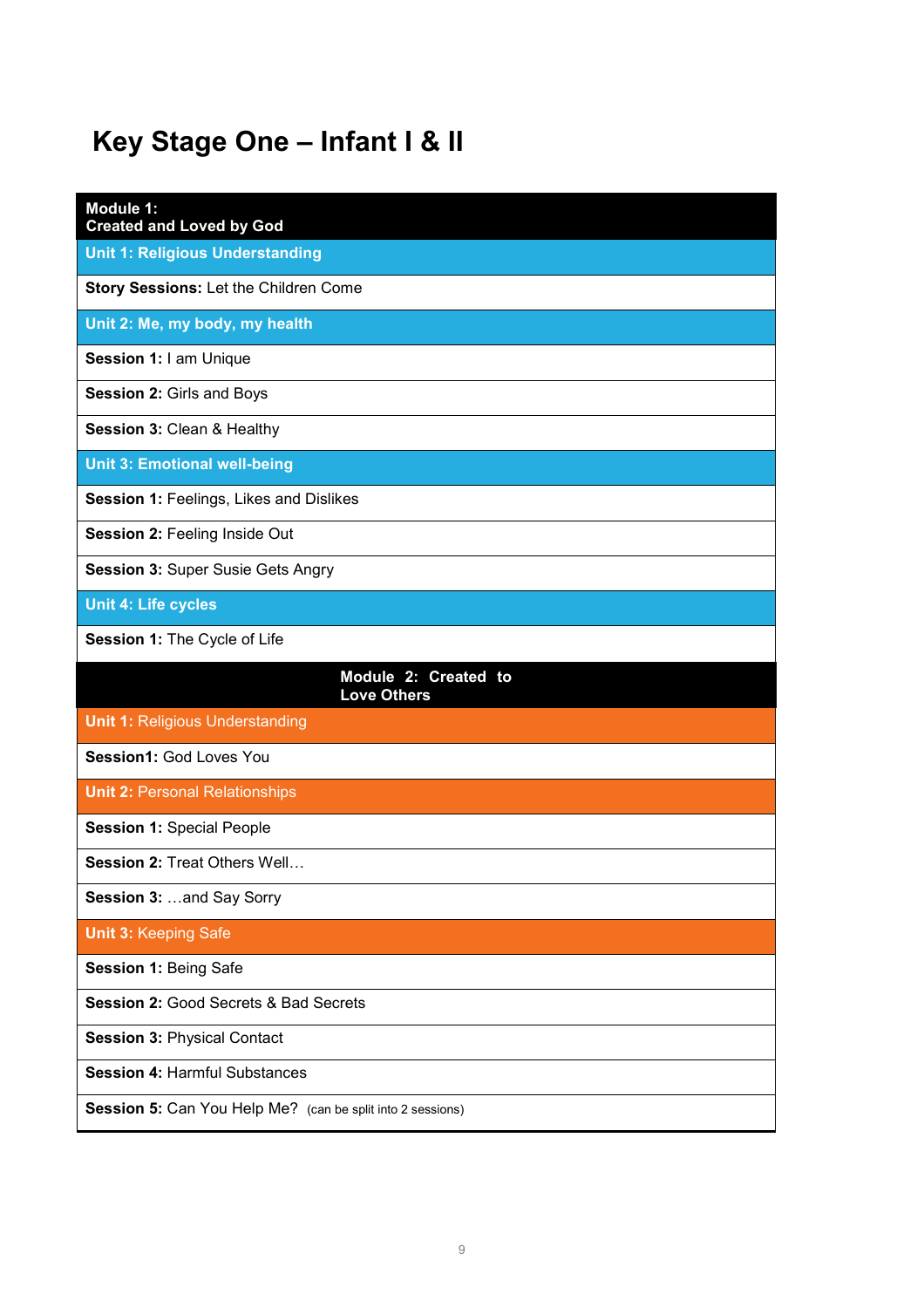### **Module 3:**

**Created to Live in Community**

**Unit 1: Religious Understanding**

**Session 1:** TRSHEe in One

**Session 2:** Who Is My Neighbour?

**Unit 2: Living in the Wider World**

**Session 1:** The Communities We Live In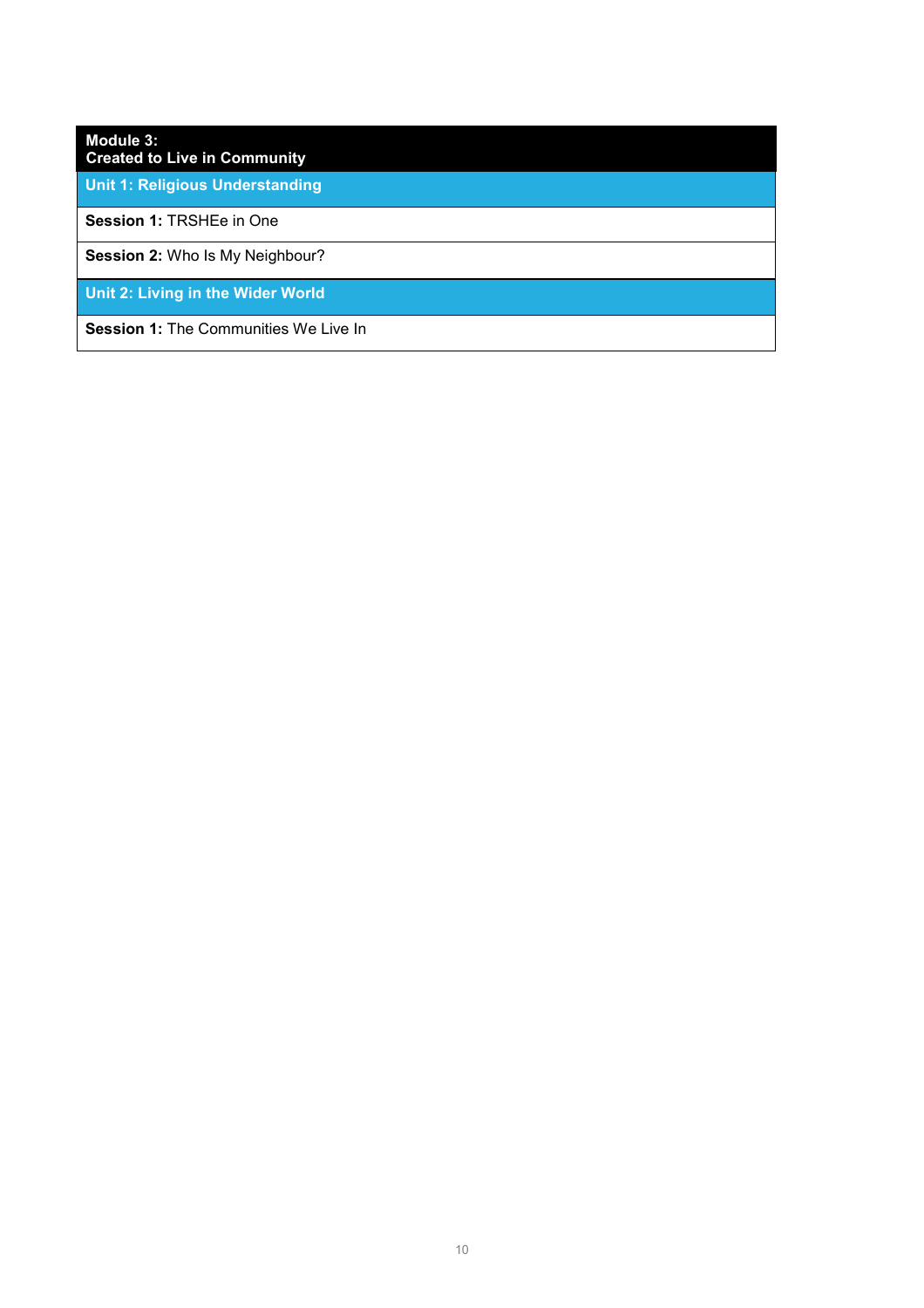# **Lower Key Stage Two – Prep I & II**

| Module 1:<br><b>Created and Loved by God</b>           |
|--------------------------------------------------------|
| <b>Unit 1: Religious Understanding</b>                 |
| <b>Story Sessions: Get Up!</b>                         |
| Unit 2: Me, my body, my health                         |
| Session 1: We Don't Have To Be The Same                |
| <b>Session 2: Respecting Our Bodies</b>                |
| Session 3: What Is Puberty? (recommended for Year 4+)  |
| Session 4: Changing Bodies (recommended for Year 4+)   |
| Session 5: Discussion Groups (recommended for Year 4+) |
| <b>Unit 3: Emotional well-being</b>                    |
| Session 1: What Am I Feeling?                          |
| Session 2: What Am I Looking At?                       |
| Session 3: I Am Thankful                               |
| <b>Unit 4: Life cycles</b>                             |
| Session 1: Life Cycles                                 |
| Module 2: Created to<br><b>Love Others</b>             |
| <b>Unit 1: Religious Understanding</b>                 |
| <b>Story Sessions: Jesus, My Friend</b>                |
| <b>Unit 2: Personal Relationships</b>                  |
| Session 1: Friends, Family & Others                    |
| Session 2: When Things Feel Bad                        |
| <b>Unit 3: Keeping Safe</b>                            |
| <b>Session 1: Sharing Online</b>                       |
| <b>Session 2: Chatting Online</b>                      |
| Session 3: Safe In My Body                             |
| Session 4: Drugs, Alcohol & Tobacco                    |
| <b>Session 5: First Aid Heroes</b>                     |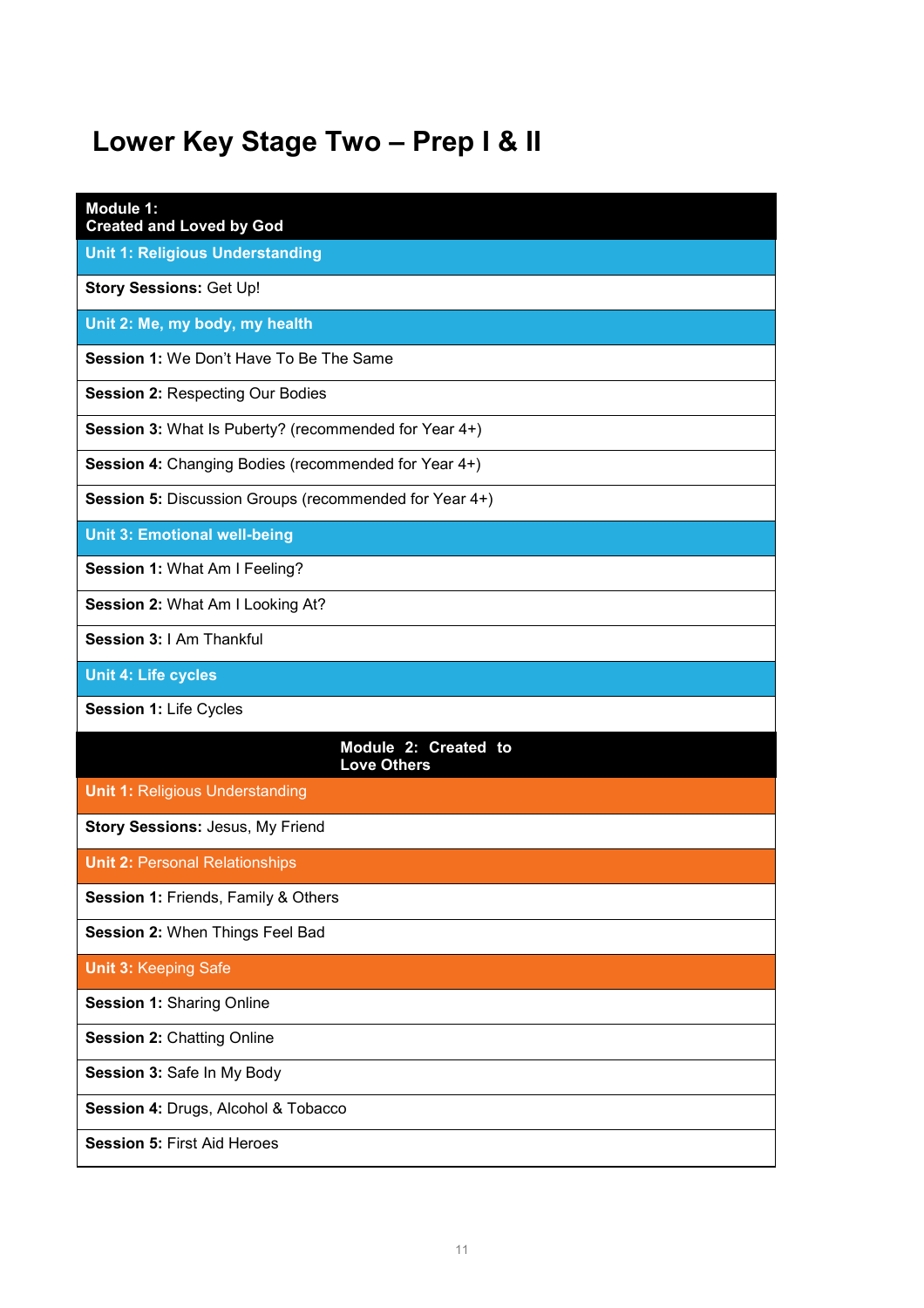## **Module 3: Created to Live in Community Unit 1: Religious Understanding Session 1:** A Community of Love **Session 2:** What is the Church? **Unit 2: Living in the Wider World** Session 1: How Do I Love Others?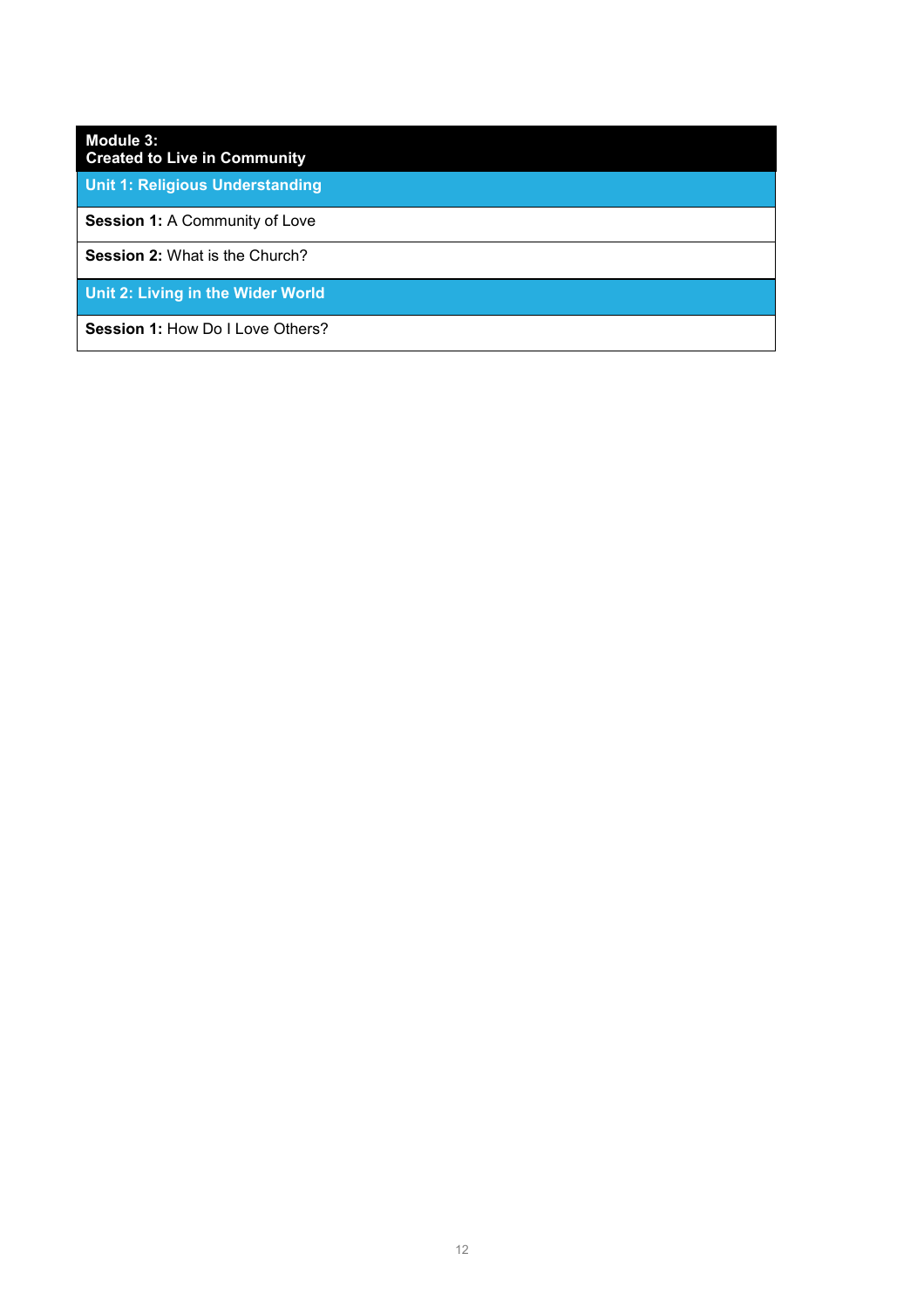# **Upper Key Stage Two – Prep III & IV**

| Module 1:<br><b>Created and Loved by God</b> |
|----------------------------------------------|
| <b>Unit 1: Religious Understanding</b>       |
| <b>Story Sessions: Calming the Storm</b>     |
| Unit 2: Me, my body, my health               |
| <b>Session 1: Gifts and Talents</b>          |
| <b>Session 2: Girls' Bodies</b>              |
| Session 3: Boys' Bodies                      |
| <b>Session 4: Spots and Sleep</b>            |
| <b>Unit 3: Emotional well-being</b>          |
| Session 1: Body Image                        |
| <b>Session 2: Peculiar Feelings</b>          |
| <b>Session 3: Emotional Changes</b>          |
| <b>Session 4: Seeing Stuff Online</b>        |
| <b>Unit 4: Life cycles</b>                   |
| <b>Session 1: Making Babies Pt1</b>          |
| <b>Session 2: Making Babies Pt2</b>          |
| <b>Session 3: Menstruation</b>               |
| Module 2: Created to<br><b>Love Others</b>   |
| <b>Unit 1: Religious Understanding</b>       |
| Session 1: Is God Calling You?               |
| <b>Unit 2: Personal Relationships</b>        |
| <b>Session 1: Under Pressure</b>             |
| Session 2: Do You Want a Piece of Cake?      |
| Session 3: Self-Talk                         |
| <b>Unit 3: Keeping Safe</b>                  |
| Session 1: Sharing Isn't Always Caring       |
| Session 2: Cyberbullying                     |
| Session 3: Types of Abuse                    |
| Session 4: Impacted Lifestyles               |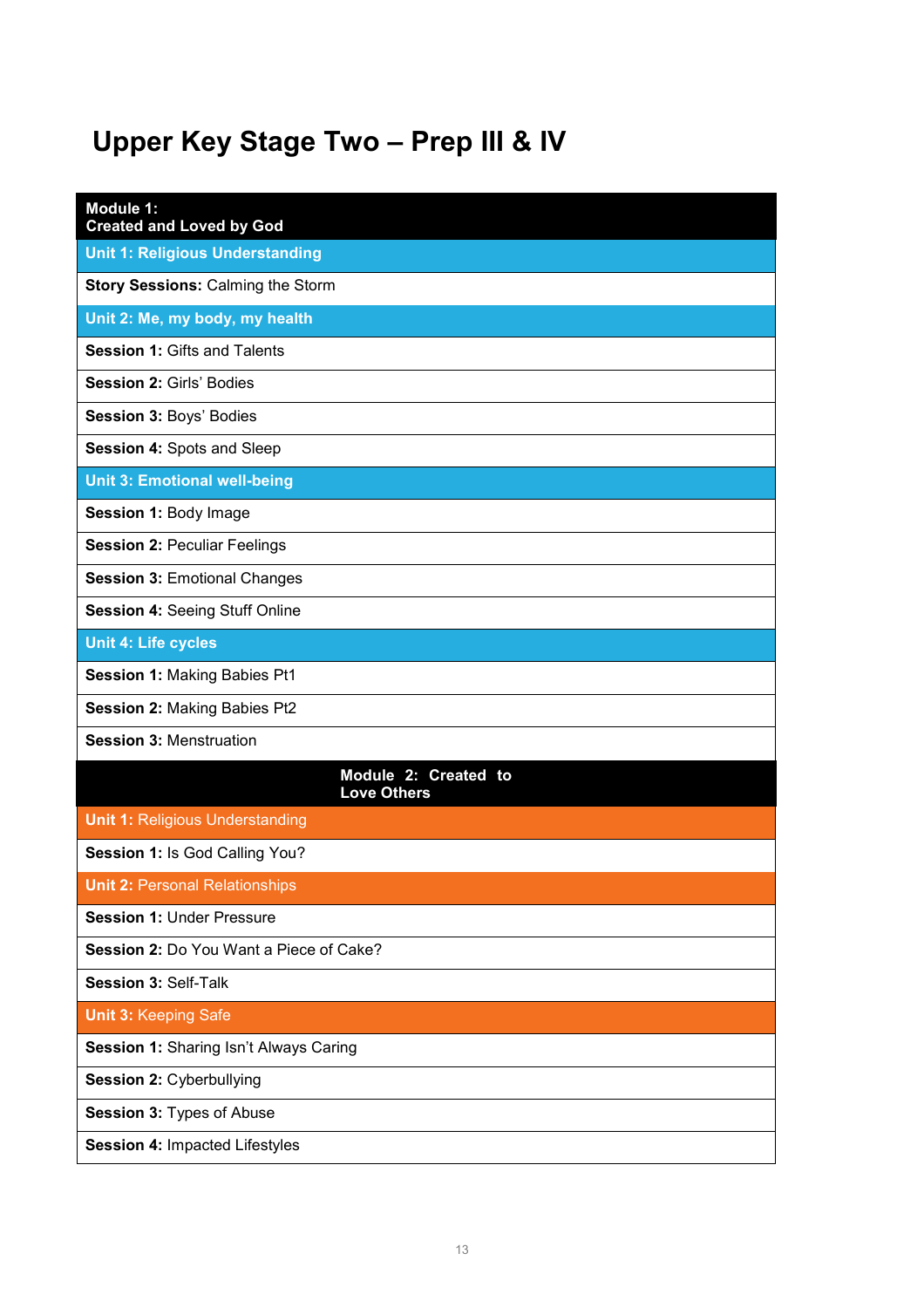**Session 5:** Making Good Choices

**Module 3:** 

**Created to Live in Community**

**Unit 1: Religious Understanding**

**Session 1:** The Trinity

**Session 2: Catholic Social Teaching** 

**Unit 2: Living in the Wider World**

**Session 1: Reaching Out**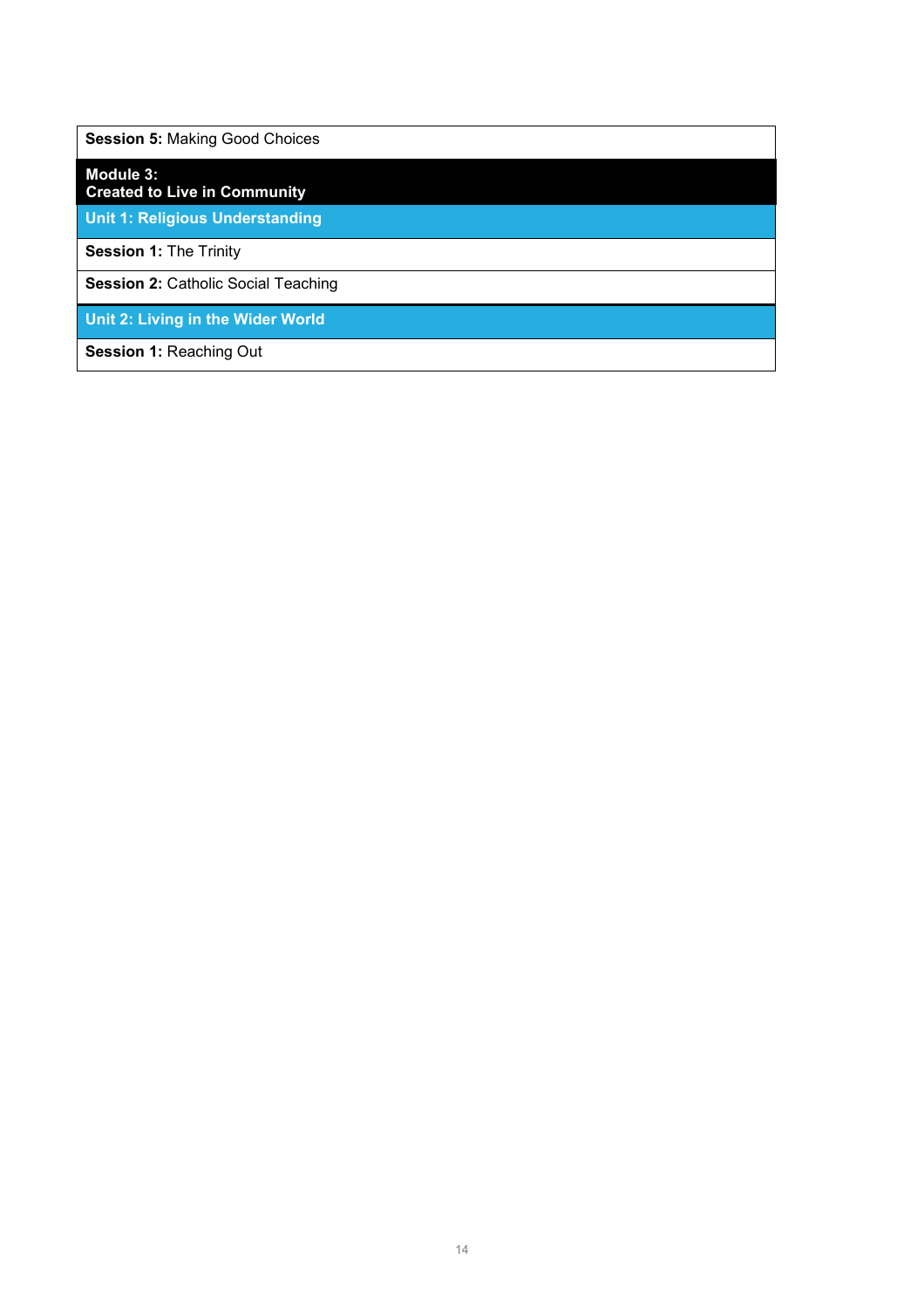## **Appendix 2: By the end of primary school pupils should know**

| <b>TOPIC</b>                                             | PUPILS SHOULD KNOW                                                                                                                                                                                                                                            |
|----------------------------------------------------------|---------------------------------------------------------------------------------------------------------------------------------------------------------------------------------------------------------------------------------------------------------------|
| <b>Families</b><br>and<br>who<br>people<br>care about me | That families are important for children growing up because they can give love,<br>$\bullet$<br>security and stability                                                                                                                                        |
|                                                          | The characteristics of healthy family life, commitment to each other, including in<br>$\bullet$<br>times of difficulty, protection and care for children and other family members, the<br>importance of spending time together and sharing each other's lives |
|                                                          | That others' families, either in school or in the wider world, sometimes look different<br>$\bullet$<br>from their family, but that they should respect those differences and know that other<br>children's families are also characterised by love and care  |
|                                                          | That stable, caring relationships, which may be of different types, are at the heart of<br>٠<br>happy families, and are important for children's security as they grow up                                                                                     |
|                                                          | That marriage represents a formal and legally recognised commitment of two people<br>$\bullet$<br>to each other which is intended to be lifelong                                                                                                              |
|                                                          | How to recognise if family relationships are making them feel unhappy or unsafe, and<br>$\bullet$<br>how to seek help or advice from others if needed                                                                                                         |
| Caring<br>friendships                                    | How important friendships are in making us feel happy and secure, and how people<br>٠<br>choose and make friends                                                                                                                                              |
|                                                          | The characteristics of friendships, including mutual respect, truthfulness,<br>$\bullet$<br>trustworthiness, loyalty, kindness, generosity, trust, sharing interests and experiences<br>and support with problems and difficulties                            |
|                                                          | That healthy friendships are positive and welcoming towards others, and do not<br>$\bullet$<br>make others feel lonely or excluded                                                                                                                            |
|                                                          | That most friendships have ups and downs, and that these can often be worked<br>$\bullet$<br>through so that the friendship is repaired or even strengthened, and that resorting to<br>violence is never right                                                |
|                                                          | How to recognise who to trust and who not to trust, how to judge when a friendship<br>is making them feel unhappy or uncomfortable, managing conflict, how to manage these<br>situations and how to seek help or advice from others, if needed                |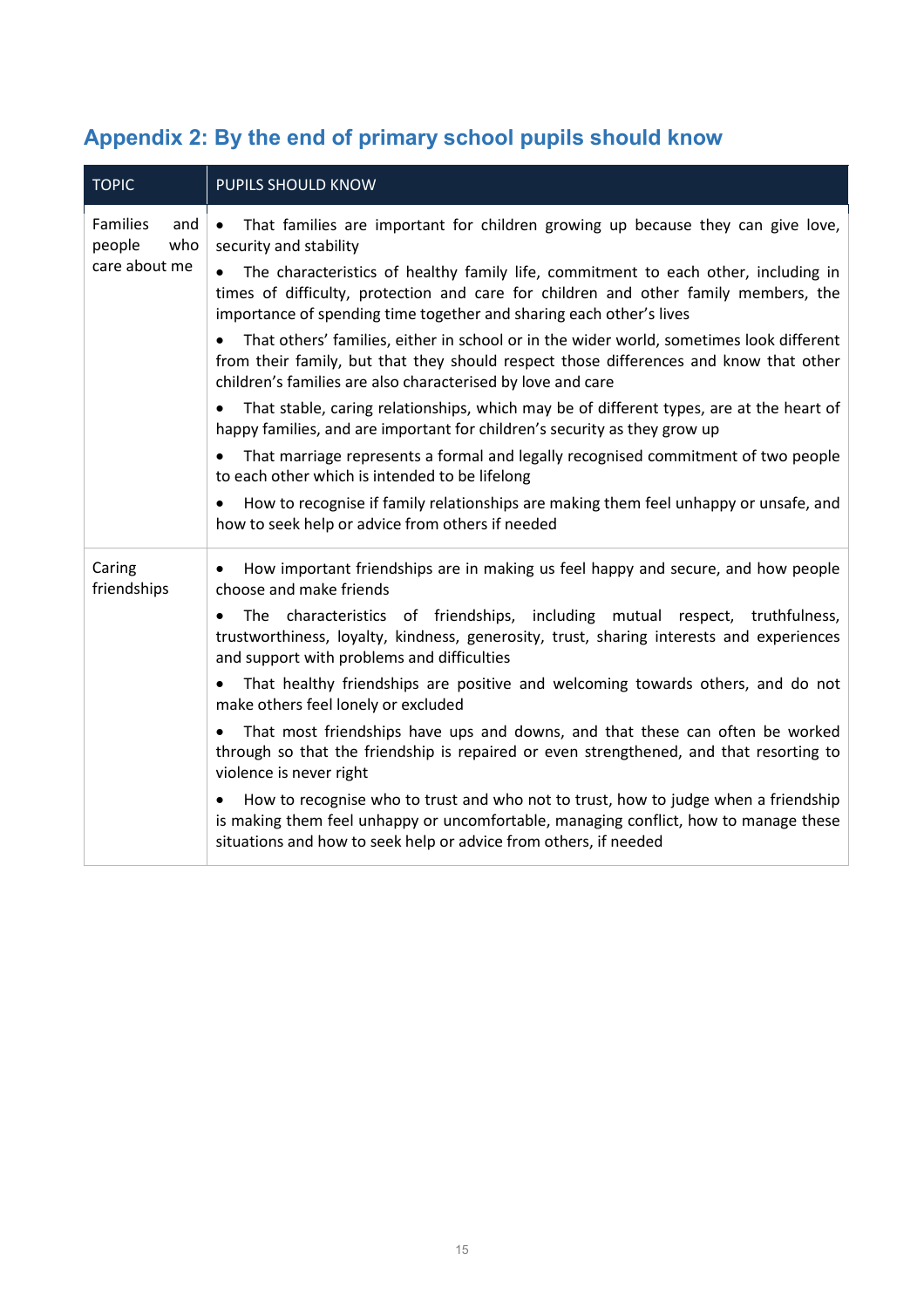| <b>TOPIC</b>                | <b>PUPILS SHOULD KNOW</b>                                                                                                                                                                                                      |
|-----------------------------|--------------------------------------------------------------------------------------------------------------------------------------------------------------------------------------------------------------------------------|
| Respectful<br>relationships | The importance of respecting others, even when they are very different from them<br>(for example, physically, in character, personality or backgrounds), or make different<br>choices or have different preferences or beliefs |
|                             | Practical steps they can take in a range of different contexts to improve or support<br>respectful relationships                                                                                                               |
|                             | The conventions of courtesy and manners<br>٠                                                                                                                                                                                   |
|                             | The importance of self-respect and how this links to their own happiness<br>$\bullet$                                                                                                                                          |
|                             | That in school and in wider society they can expect to be treated with respect by<br>others, and that in turn they should show due respect to others, including those in<br>positions of authority                             |
|                             | About different types of bullying (including cyberbullying), the impact of bullying,<br>responsibilities of bystanders (primarily reporting bullying to an adult) and how to get<br>help                                       |
|                             | What a stereotype is, and how stereotypes can be unfair, negative or destructive                                                                                                                                               |
|                             | The importance of permission-seeking and giving in relationships with friends, peers<br>and adults                                                                                                                             |
| Online<br>relationships     | That people sometimes behave differently online, including by pretending to be<br>٠<br>someone they are not                                                                                                                    |
|                             | That the same principles apply to online relationships as to face-to face relationships,<br>$\bullet$<br>including the importance of respect for others online including when we are anonymous                                 |
|                             | The rules and principles for keeping safe online, how to recognise risks, harmful<br>$\bullet$<br>content and contact, and how to report them                                                                                  |
|                             | How to critically consider their online friendships and sources of information<br>including awareness of the risks associated with people they have never met                                                                  |
|                             | How information and data is shared and used online<br>$\bullet$                                                                                                                                                                |
| Being safe                  | What sorts of boundaries are appropriate in friendships with peers and others<br>$\bullet$<br>(including in a digital context)                                                                                                 |
|                             | About the concept of privacy and the implications of it for both children and adults;<br>including that it is not always right to keep secrets if they relate to being safe                                                    |
|                             | That each person's body belongs to them, and the differences between appropriate<br>٠<br>and inappropriate or unsafe physical, and other, contact                                                                              |
|                             | How to respond safely and appropriately to adults they may encounter (in all<br>contexts, including online) whom they do not know                                                                                              |
|                             | How to recognise and report feelings of being unsafe or feeling bad about any adult<br>٠                                                                                                                                       |
|                             | How to ask for advice or help for themselves or others, and to keep trying until they<br>are heard                                                                                                                             |
|                             | How to report concerns or abuse, and the vocabulary and confidence needed to do<br>so                                                                                                                                          |
|                             | Where to get advice e.g. family, school and/or other sources                                                                                                                                                                   |